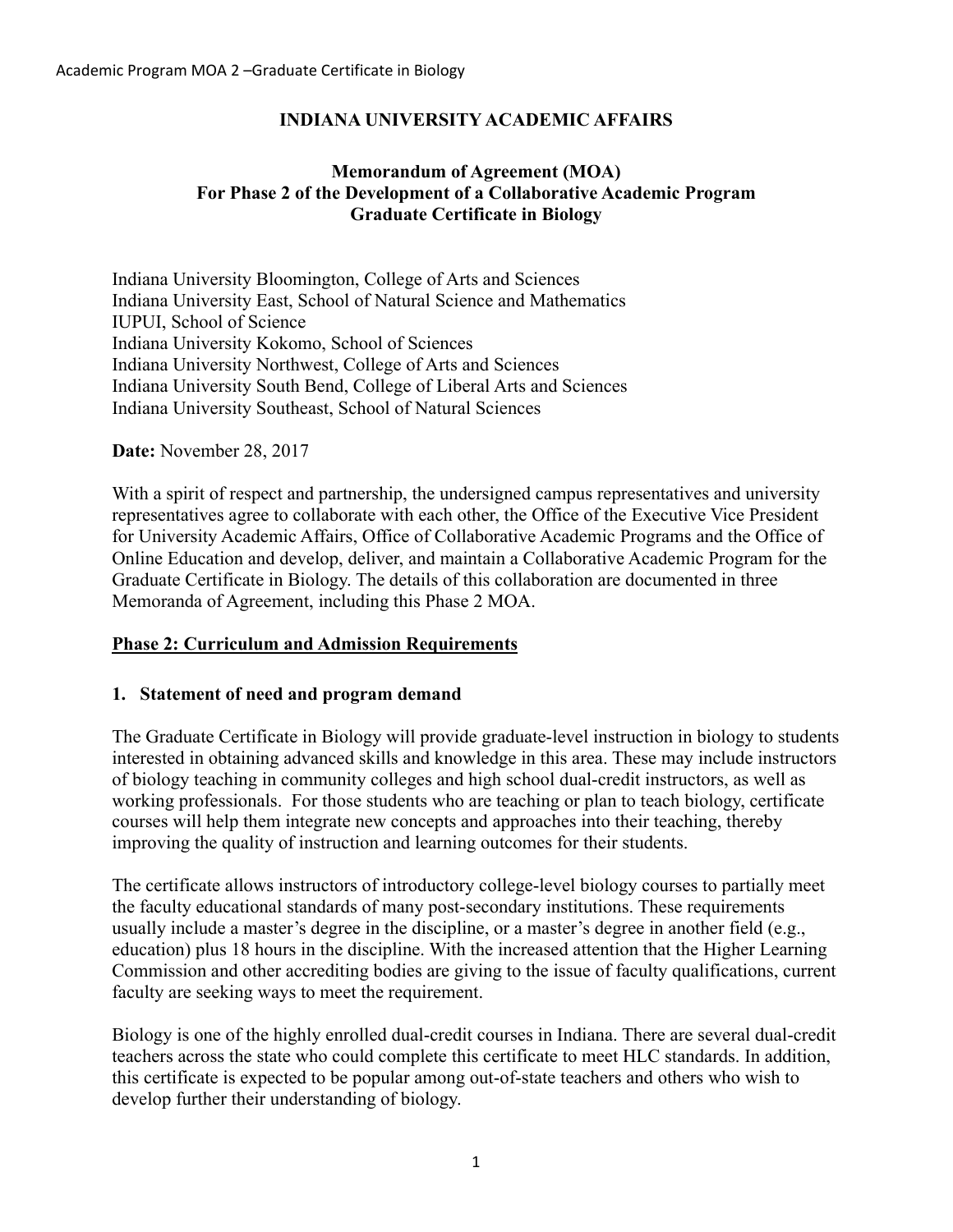# **2. Faculty governance and curriculum approval processes**

*The MOA must adhere to the following principles:*

a. **Curriculum must stay under faculty governance**. Memorandum agreements must recognize that the curriculum belongs to faculty, and that faculty are responsible for curriculum integrity.

b. **Curriculum approvals must use normal operations of university and collaborating campuses**. Because academic program governance occurs at the campus level, the curriculum must be approved by the relevant campus faculty committee(s). Accrediting bodies such as HLC may require documentation that appropriate campus approvals have been obtained.

### **3. Curricular framework**

#### **a. Program Goals:**

The coursework in the Graduate Certificate in Biology will increase the student's theoretical knowledge in the discipline of Biology. The certificate will serve two primary audiences:

- A) Dual-Credit and Community College Instructors teaching courses in Biology, and
- B) Working professionals who seek to advance their knowledge.

The Graduate Certificate in Biology will support the reach and quality of Indiana's dual-credit courses by providing:

- A practical and economical online program of study to high-skilled and motivated teachers with advanced training in the field of Biology;
- A challenging and coherent curriculum that meets the Higher Learning Commission's dual-credit accreditation standards for graduate training in Biology.

# **b. Program Learning Outcomes:**

Upon completion of the certificate, students will able to demonstrate:

# **1. Fluency with scientific literature**

Students will be able to:

1a. Retrieve, comprehend and critically evaluate information from the scientific literature.

1b. Effectively communicate understanding of scientific literature.

# **2. Expertise (breadth and depth) in Biology**

Students will be able to:

2a. Demonstrate the ability to break down and analyze biological concepts and processes for undergraduate students.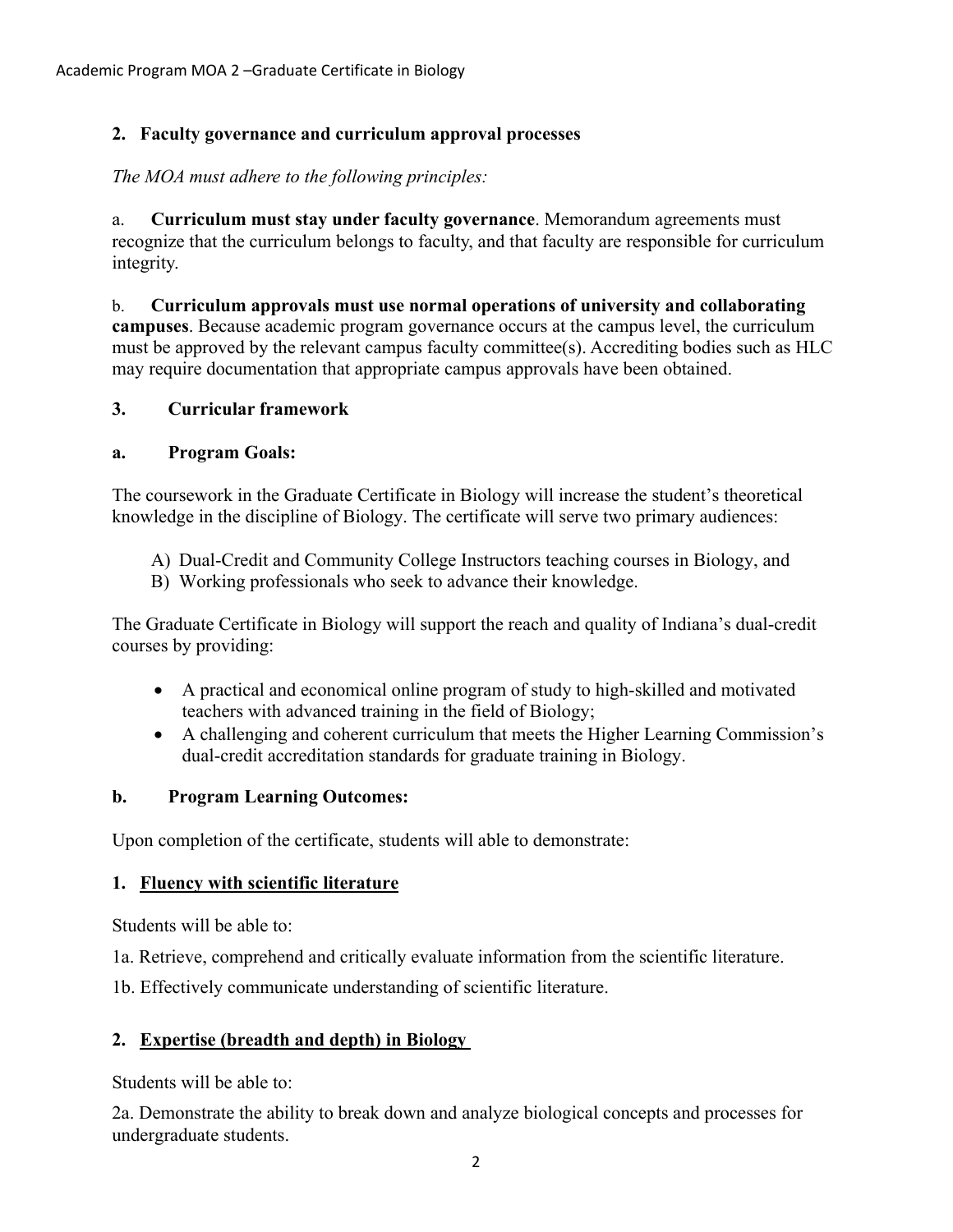2b. Demonstrate an achievement of depth of knowledge across a selection of sub disciplines in Biology.

# **3. Ability to develop and analyze hypotheses and experiments**

Students will be able to:

3a. Identify and develop methodology to test hypotheses.

3b. Critically analyze experimental design and conclusions.

# **4. An understanding of the impact of Biology on society.**

Students will be able to:

4a. Analyze processes in everyday life using biological principles.

4b. Communicate the relevance of biological principles for society in oral and written format.

### **a. Pre-requisite coursework**

Bachelor's degree.

### **b. Required courses and time to completion**

Working professionals will be able to complete the Certificate in Biology in 15 to 18 months of consecutive part-time enrollment. Students who can take more than one course at a time may move more quickly.

# **Curriculum map**

The Graduate Certificate in Biology will cover the following content areas -

- 1. Evolution
- 2. Ecology / Environmental Biology
- 3. Organismal Biology
- 4. Cell / Molecular Biology / Biochemistry
- 5. Genetics / Bioinformatics and Genomics
- 6. Anatomy and Physiology
- 7. Developmental Biology

See detailed curriculum map below -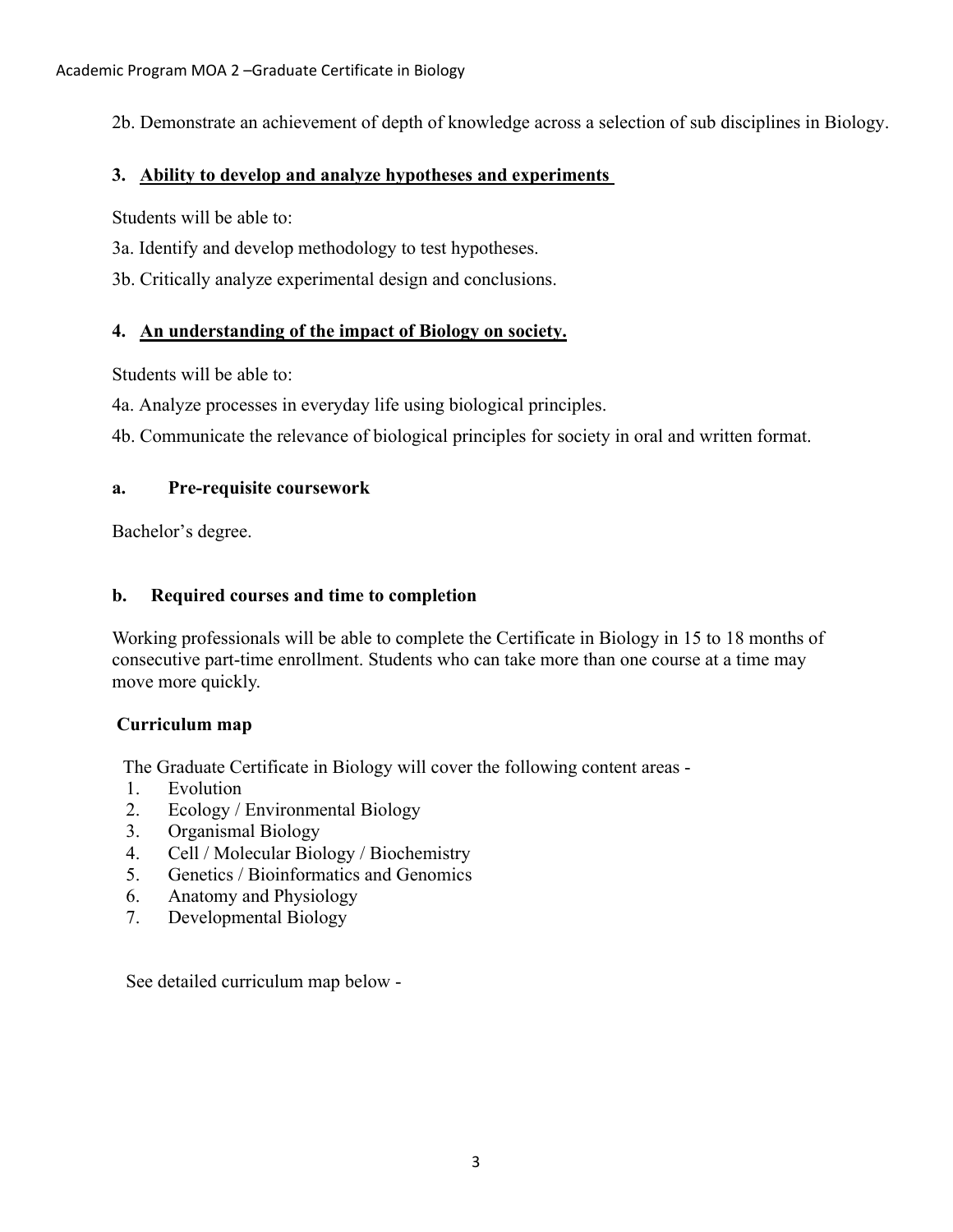| <b>Course Number</b>                                | <b>Title (Credit Hours)</b>                                                |
|-----------------------------------------------------|----------------------------------------------------------------------------|
| <b>Core Course</b>                                  | <b>Required course</b>                                                     |
| <b>BIOL-T 570</b>                                   | Evolution (3 Cr)                                                           |
| <b>Molecular-Cellular</b><br><b>Level Electives</b> | Students will pick at least 2 courses from this category                   |
| <b>BIOL-T 571</b>                                   | Introductory Biochemistry (3 Cr)                                           |
| <b>BIOL-T 572</b>                                   | Cell Biology (3 Cr)                                                        |
| <b>BIOL-T 573</b>                                   | Macromolecular Structure & Interaction (3 Cr)                              |
| <b>BIOL-T 574</b>                                   | Immunology (3 Cr)                                                          |
| <b>BIOL-T 575</b>                                   | Molecular Biology (3 Cr)                                                   |
| <b>BIOL-T 576</b>                                   | Bioinformatics: Theory and Application (3 Cr)                              |
| <b>BIOL-T 577</b>                                   | Molecular Genetics and Genomics (3 Cr)                                     |
|                                                     | Additional courses may be added to this list subject to prior              |
|                                                     | approval from Graduate Certificate in Biology faculty committee.           |
| <b>Organismal Level</b><br><b>Electives</b>         | Students will pick at least 2 courses from this category                   |
| <b>BIOL-T 580</b>                                   | Developmental Biology (3 Cr)                                               |
| <b>BIOL-T 581</b>                                   | Neurobiology (3 Cr)                                                        |
| <b>BIOL-T 582</b>                                   | Advanced Field Zoology (3 Cr)                                              |
| <b>BIOL-T 583</b>                                   | Problems in Genetics - Higher Organisms (3 Cr)                             |
| <b>BIOL-T 584</b>                                   | Marine Community Ecology (3 Cr)                                            |
| <b>BIOL-T 585*</b>                                  | Model Organisms in Research (3 Cr) (*Counted only once)                    |
| <b>BIOL-T 586</b>                                   | Animal Nutrition (3 Cr)                                                    |
| <b>BIOL-T 587</b>                                   | Ornithology (3 Cr)                                                         |
| <b>BIOL-T 588</b>                                   | Horticultural Plants: Biotechnology, Physiology, and Development<br>(3 Cr) |
| <b>BIOL-T 589</b>                                   | Ecology (3 Cr)                                                             |
|                                                     | Additional courses may be added to this list subject to prior              |
|                                                     | approval from Graduate Certificate in Biology faculty committee.           |
| <b>Capstone Course</b>                              | (Required course – Pick any one of the following four courses)             |
| <b>BIOL-T 585*</b>                                  | Model Organisms in Research (3 Cr)                                         |
| <b>BIOL-T 590</b>                                   | Critical Analysis of Scientific Literature (3 Cr)                          |
| <b>BIOL-T 591</b>                                   | History of Life (3 Cr)                                                     |
| <b>BIOL-T 592</b>                                   | Social Implications of Biology (3 Cr)                                      |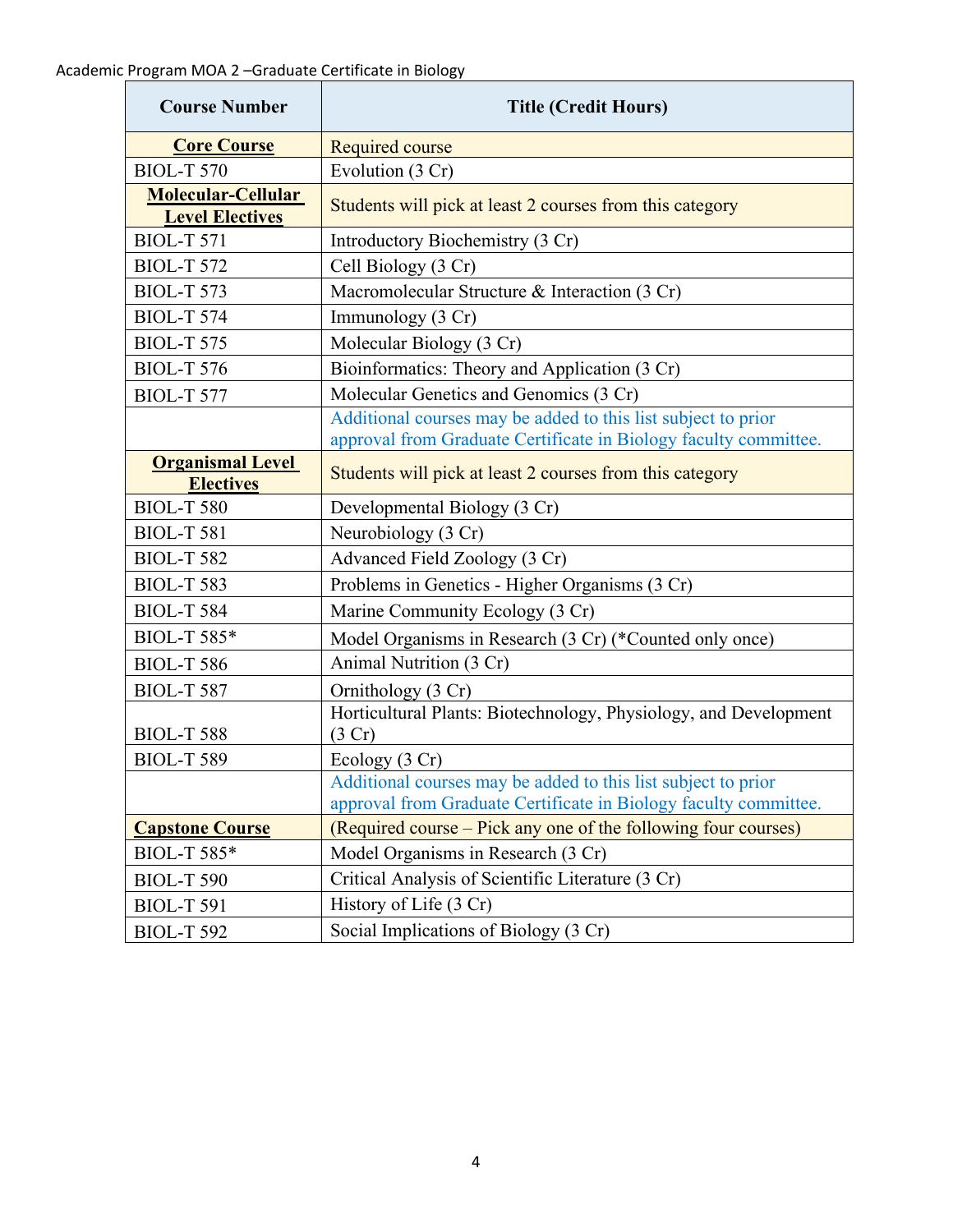### **4. Agreements regarding common use of textbooks, e-texts, and/or other learning resources.**

*Specify any agreements regarding the use of learning resources in the program:*

### **a. Textbooks and e-texts**

Selection and use of textbooks, e-texts, and other learning resources are at the discretion of the faculty member teaching the course, and will be based on the agreed-upon course description and learning outcomes for the course. As per IU policy and practice, a student from one campus who is in a course taught by a faculty member from a different campus will have access to electronic resources from the faculty member's campus library for the duration of the course.

### **5. Admission and other requirements**

*a.* **Admission requirements.** *The policies described below will serve the needs of the target audience as reflected in the statement of purpose for the program in MOA 1.*

Admission criteria will follow the procedures in place at the campus of enrollment with the following certificate specific criteria.

- Bachelor's degree;
- 3.0 minimum undergraduate GPA;
- Official transcripts from each undergraduate institution;

• 250-word personal statement explaining background and reasons for entering the program.

#### b. **Requirements for transfer, satisfactory progress, and dismissal from the program.**

*Specify agreements regarding requirements for students transferring to this program from other programs, including on-campus programs. Specify criteria for satisfactory progress in the program, criteria for dismissing students from the program, and any process for permitting dismissed students to re-enroll.*

Because the collaborative online Certificate in Biology is distinct from related on-campus or online programs, admission to this program does not imply admission to any other program, including on-campus graduate programs offered by collaborating campuses.

Transfer credit, satisfactory academic progress, and dismissal from the certificate program will follow University Graduate School policy as published in *University Graduate School Bulletin*  and *Graduate Handbook*. Current policy is as follows:

Transfer Credit: With the approval of the steering committee and in accordance with pertinent IU policies, students may transfer in one three-credit course in partial satisfaction of certificate requirements. No course may be transferred from another institution unless the grade is a B or higher.

Satisfactory Academic Progress and Dismissal: Grades B (3.0) average or above required. Any semester's work averaging less than B will result in the student being placed on academic probation. Accumulation of three individual course grades of C (2.0) or lower for graduate credit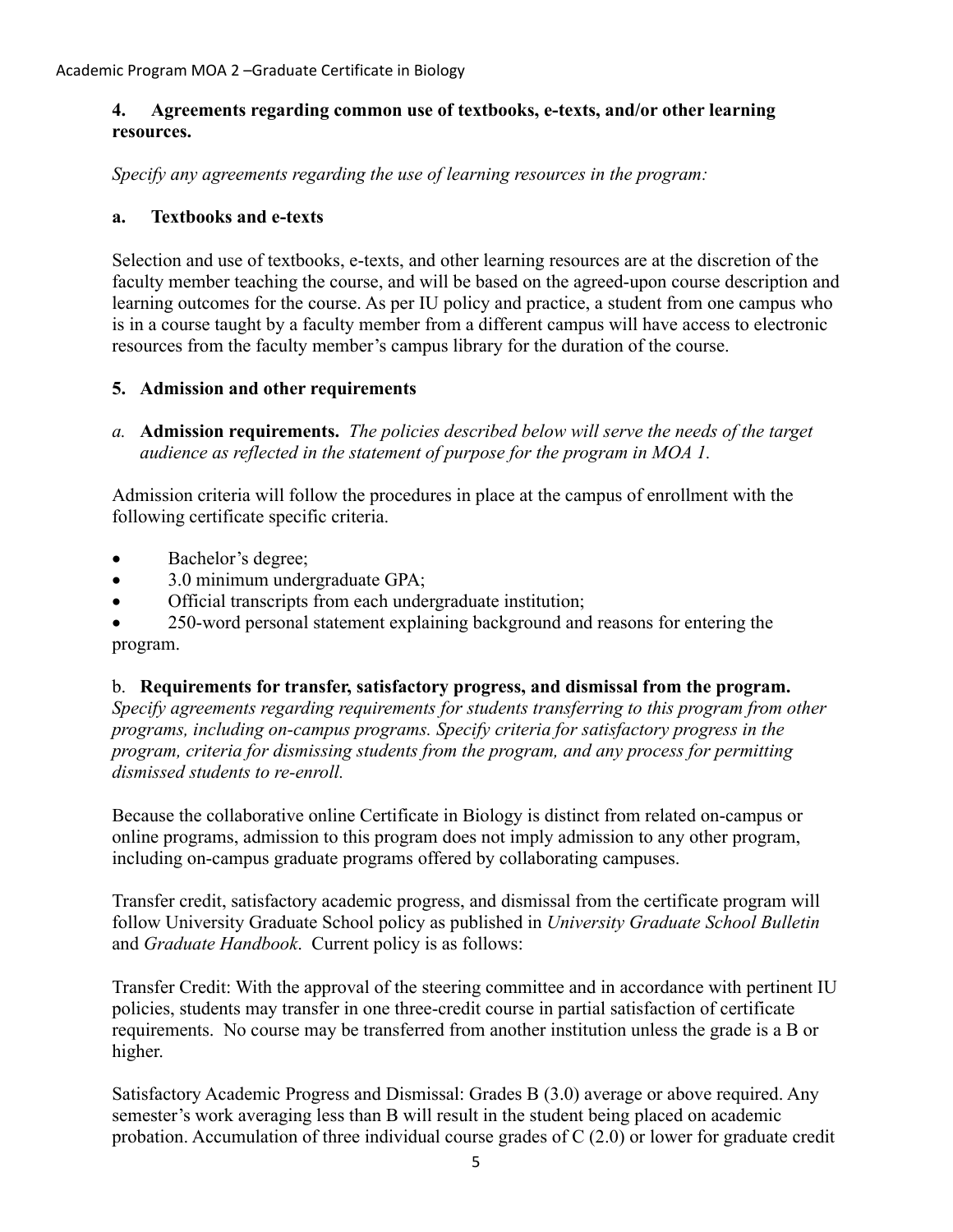Academic Program MOA 2 –Graduate Certificate in Biology

will result in dismissal of the student from the program. The program evaluates each student's progress toward the degree every year.

Dismissed students must sit out at least one semester. The curriculum committee will read petitions from student seeking re-entry on a rolling basis. The committee will look for evidence that the student has addressed the underlying issues and obstacles to academic success. Petitions must be submitted at least six weeks ahead of the academic term for which the student seeks enrollment. Students should contact their campus of enrollment to determine where to send the petition.

### **6. Processes for assessment and evaluation.**

*Articulate agreed upon processes for student assessments and end-of-course evaluations. Develop a schedule for review and revision of courses in the program.*

The steering committee of the Graduate Certificate in Biology will develop a primary trait rubric for learning outcomes 1, 2, 3 and 4, and post copies to Canvas. Each instructor will evaluate at least one assignment using the rubric to assess how students in the course met its designated learning outcome. The steering committee will hold an annual meeting to review the course rubrics and consider how the curriculum can be improved.